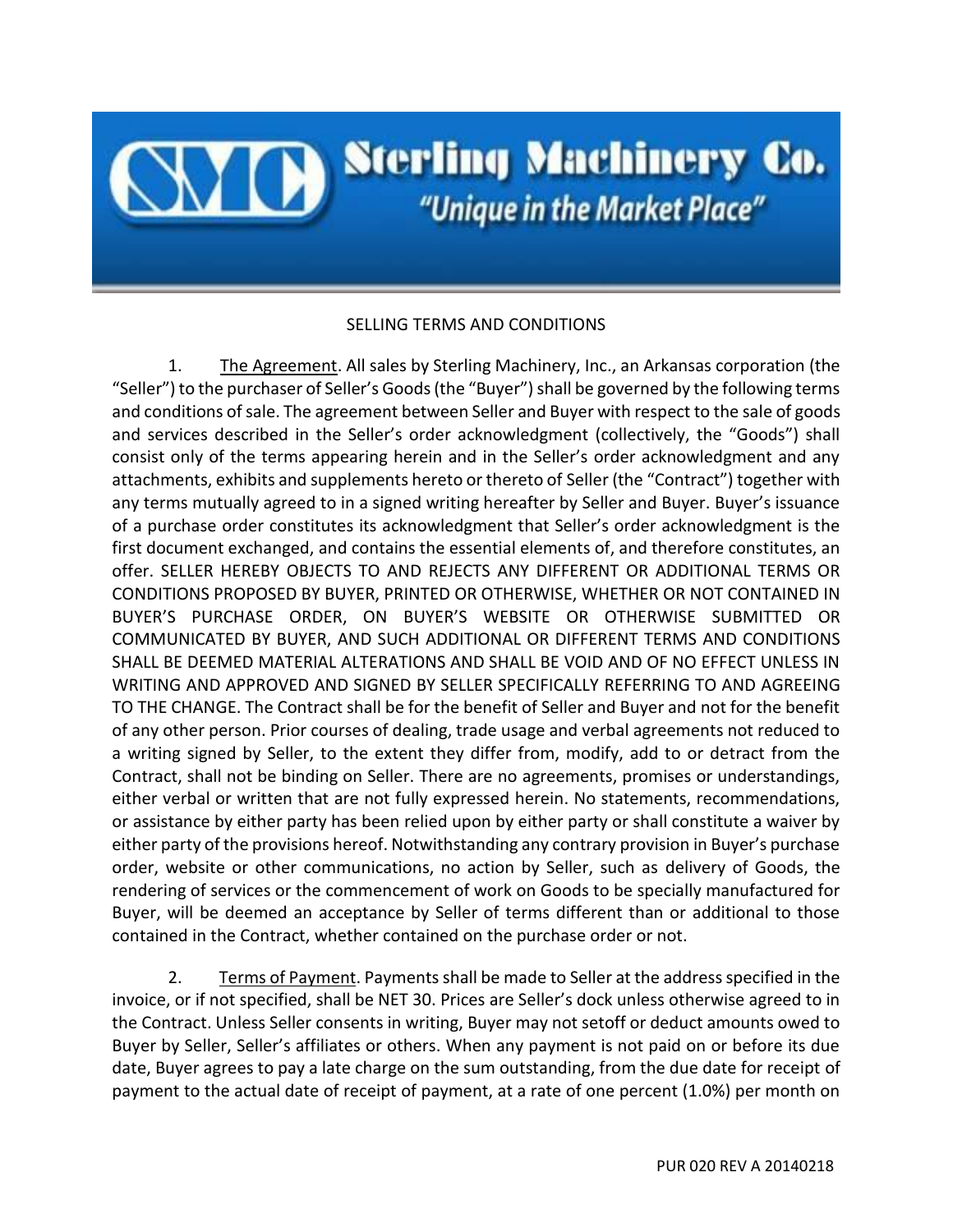the unpaid balance or the maximum permitted by law, whichever is less. In addition to any other rights of Seller, whenever, in the sole judgment of Seller, the financial condition of the Buyer does not justify the continuation of production or shipment on the specified terms of payment or otherwise becomes impaired or unsatisfactory to Seller, Seller may and reserves the right to change the terms of payment, require full or partial payment in advance, accounts receivable insurance or satisfactory security or guarantee that invoices will be promptly paid when due, charge additional interest or late fees, defer or discontinue further delivery and/or terminate any or all purchase orders of Buyer, without prejudice to any other lawful remedy. Without limiting the generality of the foregoing, Buyer agrees to indemnify Seller for all costs and expenses, including reasonable attorney fees, court costs, and associated expenses incurred by Seller in connection with the foregoing.

3. Delivery. Goods will be delivered Seller's dock with title transferring simultaneously ("Delivery"). Delivery dates are not guaranteed but are estimated on the basis of immediate receipt by Seller of all information to be furnished by Buyer. Seller shall not be responsible for claims for error in quantity, weight or number made more than ten (10) days after Delivery of Goods. Buyer is responsible for all costs of packaging, handling, freight and transportation and an extra charge may be made for special conditions. Buyer may not return any Goods without Seller's prior written authorization. Goods returned without permission will not be accepted for credit and will be returned to Buyer, F.O.B. Seller's plant.

4. Risk of Loss. Buyer assumes all risk of loss of Goods upon Delivery by Seller to Seller's dock. Seller agrees to package the Goods, put them in the possession of a carrier, make appropriate arrangements for their transportation, and obtain and deliver documents necessary to enable Buyer to obtain possession of the Goods. Seller shall not be obligated to obtain or pay for insurance or to pay transportation costs unless it has agreed in writing to be responsible for said costs. Buyer agrees to pay all loading, unloading and other charges incidental to transportation, including damage to Goods during freight. Seller will use reasonable efforts to follow Buyer's shipping instructions, but may make reasonable changes thereto with notice to Buyer. Breach of the Contract shall have no effect upon this provision controlling the risk of loss.

 5. **LIMITED WARRANTY.** SELLER WARRANTS THE GOODS AGAINST DEFECTS OF MATERIAL AND WORKMANSHIP UNDER NORMAL USE AND SERVICE FOR NINETY (90) DAYS FROM THE DATE OF SHIPMENT (THE "LIMITED WARRANTY"). THE PARTIES HERETO EXPRESSLY AGREE THAT BUYER'S SOLE AND EXCLUSIVE REMEDY AGAINST SELLER SHALL BE, AT SELLER'S OPTION, FOR THE REPLACEMENT OF DEFECTIVE GOODS OR A REFUND OF THE PRICE PAID THEREFORE. THE FOREGOING LIMITED WARRANTY DOES NOT COVER LABOR OR OTHER COSTS OR EXPENSES TO REMOVE OR INSTALL ANY DEFECTIVE OR REPLACED GOODS OR COSTS ASSOCIATED WITH REPAIRS PERFORMED BY ANYONE OTHER THAN SELLER OR ONE OF SELLER'S AUTHORIZED AGENTS. NOTWITHSTANDING THE LIMITED WARRANTY, GOODS WHICH MAY BE SOLD BY SELLER THAT ARE NOT MANUFACTURED BY SELLER ARE NOT WARRANTED BY SELLER, BUT ARE SOLD ONLY WITH THE WARRANTIES, IF ANY, OF THE MANUFACTURER THEREOF. THE LIMITED WARRANTY EXTENDS ONLY TO THE ORIGINAL BUYER AND IS VOID IN CASES OF DAMAGE IN TRANSIT, NEGLIGENCE, ABUSE, ABNORMAL USAGE, MISUSE, ACCIDENTS OR IMPROPER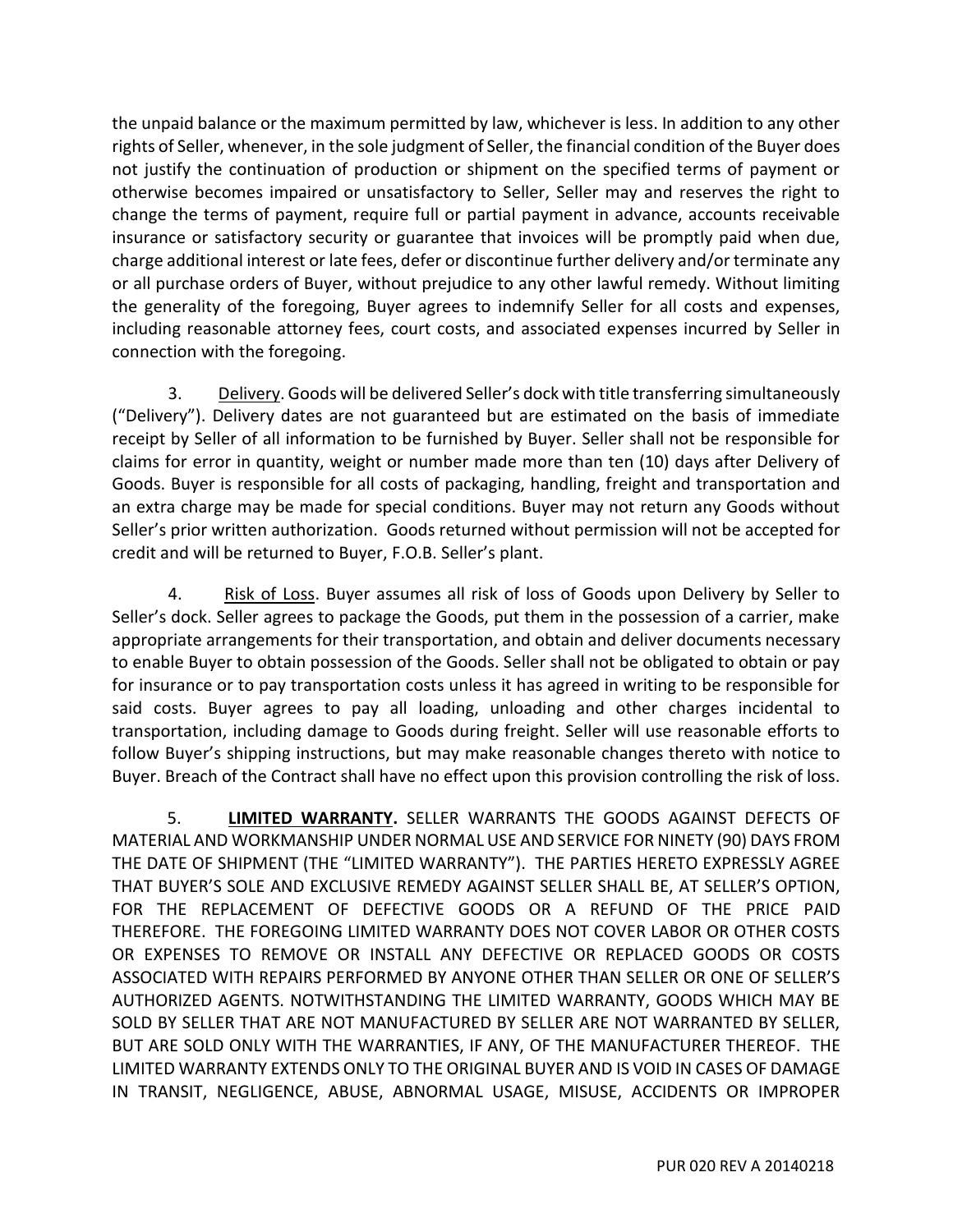MAINTENANCE. THE LIMITED WARRANTY DOES NOT COVER PARTS REPAIRED, MODIFIED OR ADJUSTED OUTSIDE OF SELLER'S FACILITIES. ANY UNAUTHORIZED REPAIR OR MODIFICATION OF THE GOODS VOIDS THE LIMITED WARRANTY. THE LIMITED WARRANTY IS IN LIEU OF ALL OTHER WARRANTIES, EXPRESS OR IMPLIED, AND SELLER HEREBY EXPRESSLY DISCLAIMS ALL IMPLIED WARRANTIES, INCLUDING THE IMPLIED WARRANTIES OF MERCHANTABILITY AND FITNESS FOR ANY PARTICULAR PURPOSE. SELLER MAKES NO REPRESENTATIONS AS TO THE CAPACITY OR PERFORMANCE OF THE GOODS SOLD HEREUNDER EXCEPT AS SET FORTH IN THE ACKNOWLEDGMENT'S SPECIFICATIONS, IF ANY, AND SUCH REPRESENTATIONS ARE EXPRESSLY CONDITIONED UPON THE CORRECTNESS OF THE DATA FURNISHED BY BUYER AND UPON THE GOODS BEING PROPERLY INSTALLED AND MAINTAINED. SELLER, IN ITS MANUFACTURE AND SALE OF THE GOODS, ASSUMES NO LIABILITY AS TO POSSIBLE INFRINGEMENT OF PATENTS BY VIRTUE OF THE USE OF SAID GOODS IN COMBINATION WITH OTHER PRODUCTS. IN NO EVENT SHALL SELLER BE LIABLE FOR CONSEQUENTIAL, INCIDENTAL, INDIRECT, SPECIAL OR PUNITIVE DAMAGES, INCLUDING, WITHOUT LIMITATION, LOSS OF USE, INCOME OR PROFIT OR LOSSES SUSTAINED AS THE RESULT OF INJURY (INCLUDING DEATH) TO ANY PERSON, OR LOSS OR DAMAGE TO PROPERTY (INCLUDING, WITHOUT LIMITATION, PROPERTY HANDLED OR PROCESSED BY THE USE OF THE GOODS) AND BUYER SHALL INDEMNIFY SELLER AGAINST ALL LIABILITY, LOSS, COST OR EXPENSE WHICH MAY BE SUSTAINED BY SELLER ON ACCOUNT OF ANY SUCH LOSS, DAMAGE OR INJURY. LIABILITY OF SELLER TO BUYER, IF ANY HEREUNDER, FOR BREACH OF CONTRACT, NEGLIGENCE OR OTHERWISE SHALL IN NO EVENT EXCEED THE AMOUNT OF THE PURCHASE PRICE OF THE GOODS SOLD WITH RESPECT TO WHICH ANY DAMAGES ARE CLAIMED.

 6. Remedies. In the event Seller claims Buyer has breached any of its obligations under the Contract, Seller may recover damages resulting from the default, including the Contract price for completed Goods and services and the cost of work-in-progress and raw materials.

7. Excusable Delays and Force Majeure. Seller will not be liable for any delay in performance of the Contract or delivery of Goods when the delay is caused directly or indirectly by fire, flood, accident, riot, acts of God, war, governmental interference, strikes or other labor difficulties, shortage of labor, fuel, power, materials or supplies, transportation delays, failure of tooling or the repair, maintenance or rehabilitation of the tooling, or any other cause or causes whatsoever beyond its control. Additionally, Seller shall be given the opportunity to amend any submitted order acknowledgment upon the happening of the above events which result in raw material price increases.

8. Patents; Technical Information. Seller does not transfer to Buyer any patent, trade secret, trademark, service mark, copyright, know-how or other intellectual property right related to the Goods. Any technical information disclosed by either Buyer or Seller to the other during the term of the Contract is proprietary to the disclosing party and may not be used or disclosed by the other to any other person or entity without the written consent of the owner of the technical information. Any intellectual property used for the supply of Goods under the Contract shall remain the sole and exclusive property of Seller. Except as authorized in writing by and on terms acceptable to Seller, Buyer shall have no right to disclose any technical information to any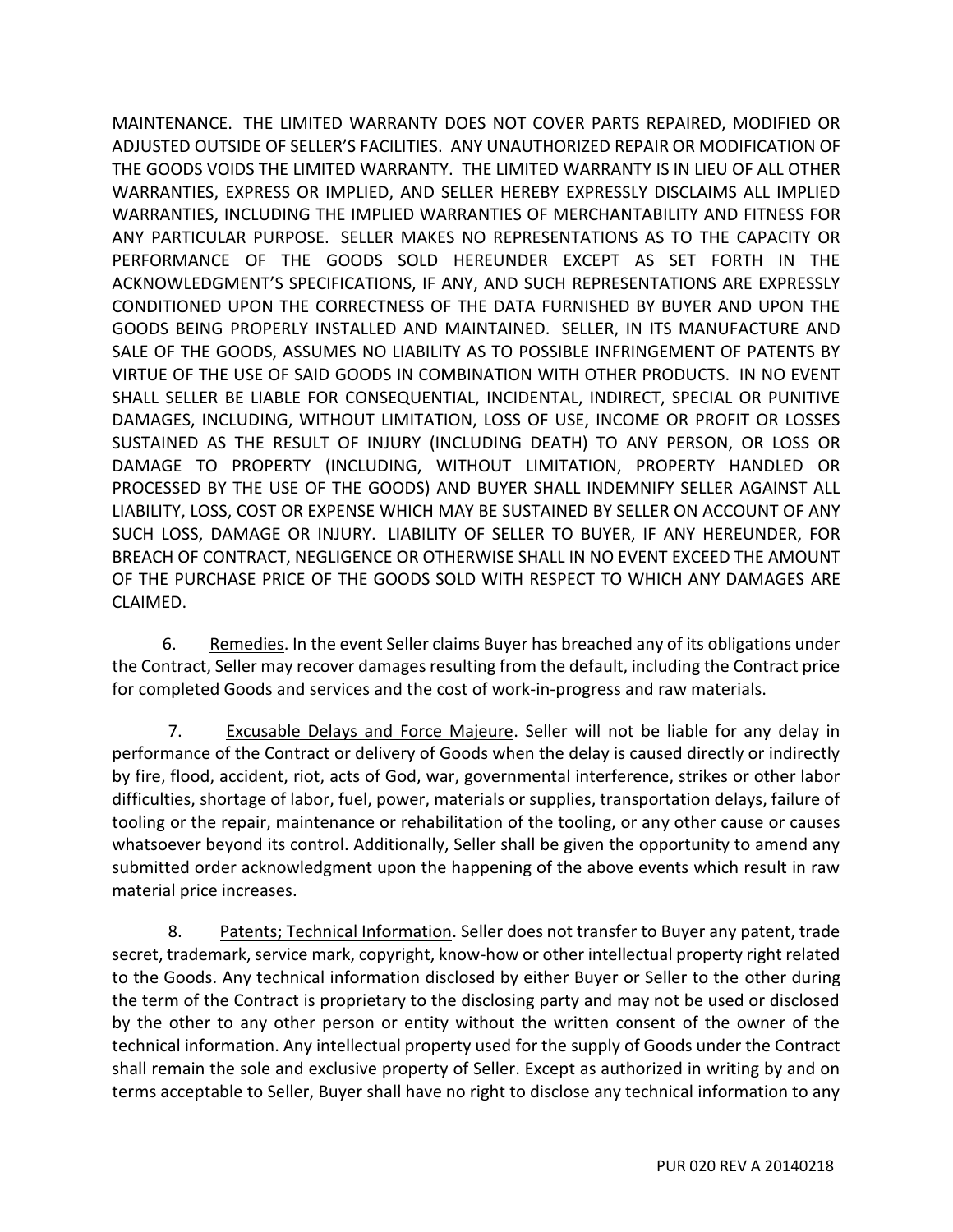third party or to have any third party make any Goods that use the technical information owned by Seller.

## 9. Cancellation/Reschedule of Purchase Orders.

A. Unless otherwise agreed upon in writing, in the event of any cancellation of all or part of any order by Buyer, Buyer agrees to pay Seller for all reasonable and allocable materials, tooling, material management, labor, overhead and general and administrative costs and expenses incurred as a result of any such cancellation within thirty (30) days from the date of Seller's invoice setting forth such costs and expenses. By way of illustration and not limitation, Seller's costs incurred by reason of Buyer's cancellation may include the storage costs for the items to be purchased, and costs associated with relocating the production to an alternate source, as well as the costs of unreimbursed and/or unamortized research and development costs, capital equipment, raw materials and other property and supplies of Seller needed to produce and which are unique to the Goods.

B. In the event of such cancellation and upon receipt of payment as described above, all completed Goods, assemblies in process, components, and any tooling and equipment owned by Buyer and furnished to Seller under the Contract, shall be returned to Buyer in accordance with instructions specified by Buyer.

C. In the event of any cancellation, Seller's inventory carrying charges will be assessed at a rate of two percent (2%) per month on the value of such inventory until the relevant inventory is disposed of and paid for by Buyer.

D. No extension or rescheduling of the delivery of the Goods shall occur without the written consent of Seller. In the event of any reschedule or extension of delivery of Goods by Buyer for a period of more than one weeks, Seller will charge inventory carrying charges which will be assessed at a rate of three percent (3%) per month until such Goods are shipped.

10. Disputes. The Contract shall be governed by and interpreted under the laws of the State of Arkansas without regard to Arkansas' choice of law provisions. The Parties will first endeavor to resolve through good faith negotiations any dispute arising under the Contract. However, if a dispute cannot be resolved within a reasonable time through good faith negotiations, the Parties agree that the venue for any claim or dispute between them or against any agent, employee, successor, or assignee of the other, whether related to the Contract or otherwise, and any claim or dispute related to the Contract or the relationship or duties contemplated under the Contract, shall lie in the Circuit Court of Polk County, Arkansas or in the United States District Court, Western District, Fort Smith Division.

11. Taxes. Sales, use, occupation, excise, duties and other taxes upon the production, sale or use of the Goods are not included in the price and such taxes or any costs in connection therewith, wherever levied and whether imposed before or after payment of invoice, shall be paid by Buyer.